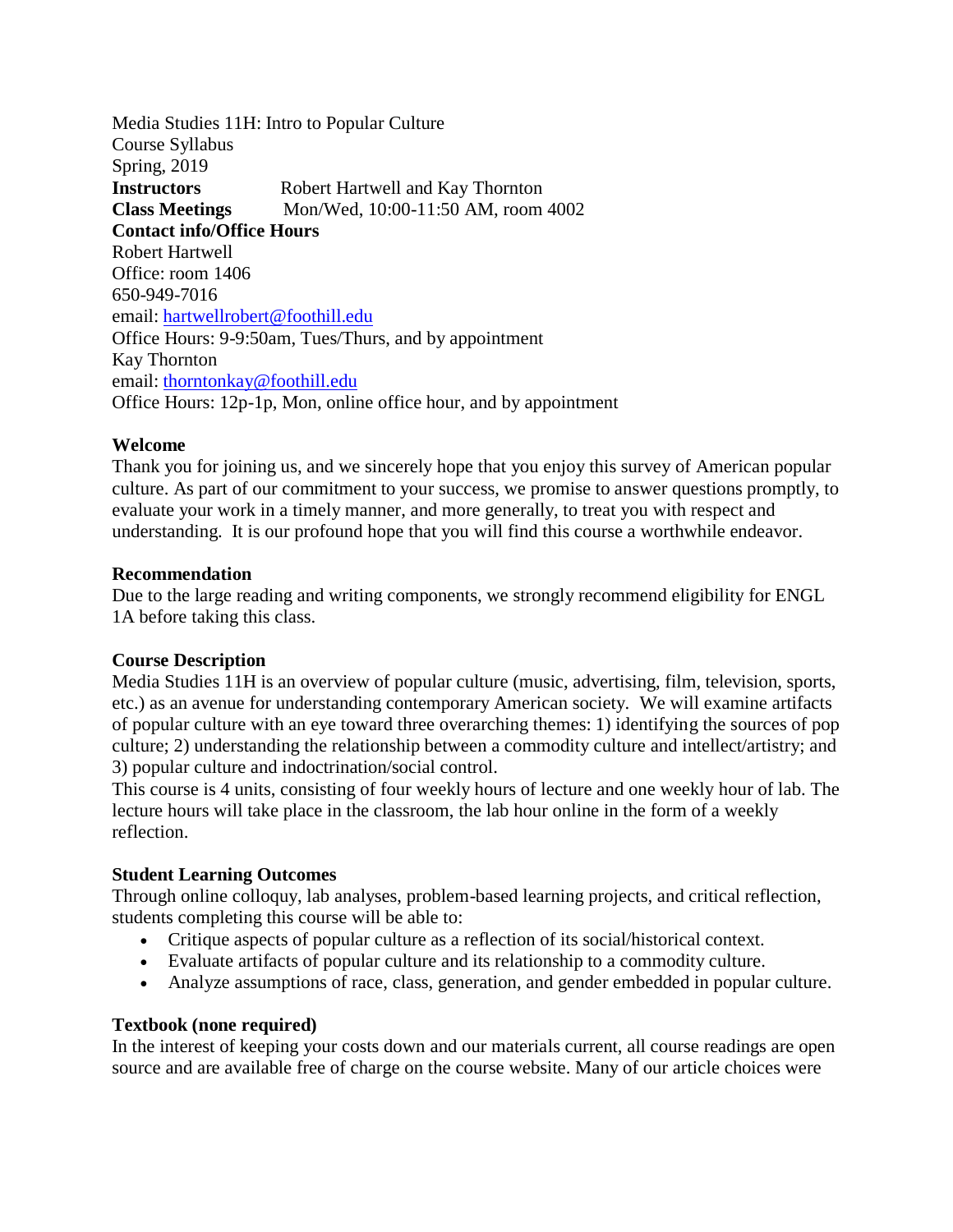guided by an excellent anthology on popular culture (and one that we recommend for those seeking additional information):

Additional reading (not required): Danesi, Marcel (2015). *Popular Culture: Introductory Perspectives*, 3rd Edition.

# **Course Website (access required)**

MDIA 11H is a web enhanced class, meaning that many activities and course materials are accessed via the Canvas course website, accessible through the college Portal.

# **Course Activities: What do I do in this class?**

*Week 1*

- First read all the files in the Course Documents section. Please read these before doing anything else.
- Read and accept the Engaged Learner Agreement and claim your 100 points.
- Take the Introductory Checklist based on the course syllabus, assignment instructions, and spelling/grammar tips.
	- o Point value: up to 50 points
- Post an extra credit introduction
	- o Point value: 10 extra credit points
- Submit your Learning Assessment.
	- o Point value: up to 50 points

*Weekly-- Each week we ask that you:*

- Attend class, during which you will hear lectures, participate in discussions, and analyze artifacts of popular culture.
	- o Point value: up to 20 points for each day's attendance and participation. *Note:* Class participation is essential to the learning process of the course. Those who arrive late or who do not participate in group and class discussions on a regular basis will not earn full points.
- Write a lab reflection based on the week's in-class activities and online readings with a directed question

o 50 points per reflection

- Analyze an artifact of popular culture based on the week's topic
	- o 50 points per reflection

# *Due week 8- Video Project*

- Create, with your group, a 12-minute teaching video on an aspect of popular culture; full instructions can be found in the Course Documents section of the website
	- $\circ$  Create a pitch to give to the class; offer feedback to classmates on their pitches
	- o Turn in the Topic/Learning goals/Research methods (worth up to 100 points)
	- o Present a storyboard in class; offer feedback on another group's storyboard (up to 50 points)
	- o Final video project (up to 200 points)
	- o Total point value: up to 350 points

*One final reflection:*

- Towards the end of the quarter, write a 1500-word reflection on the larger concepts from the class as supported by the discussions and readings
	- o Point value: up to 250 points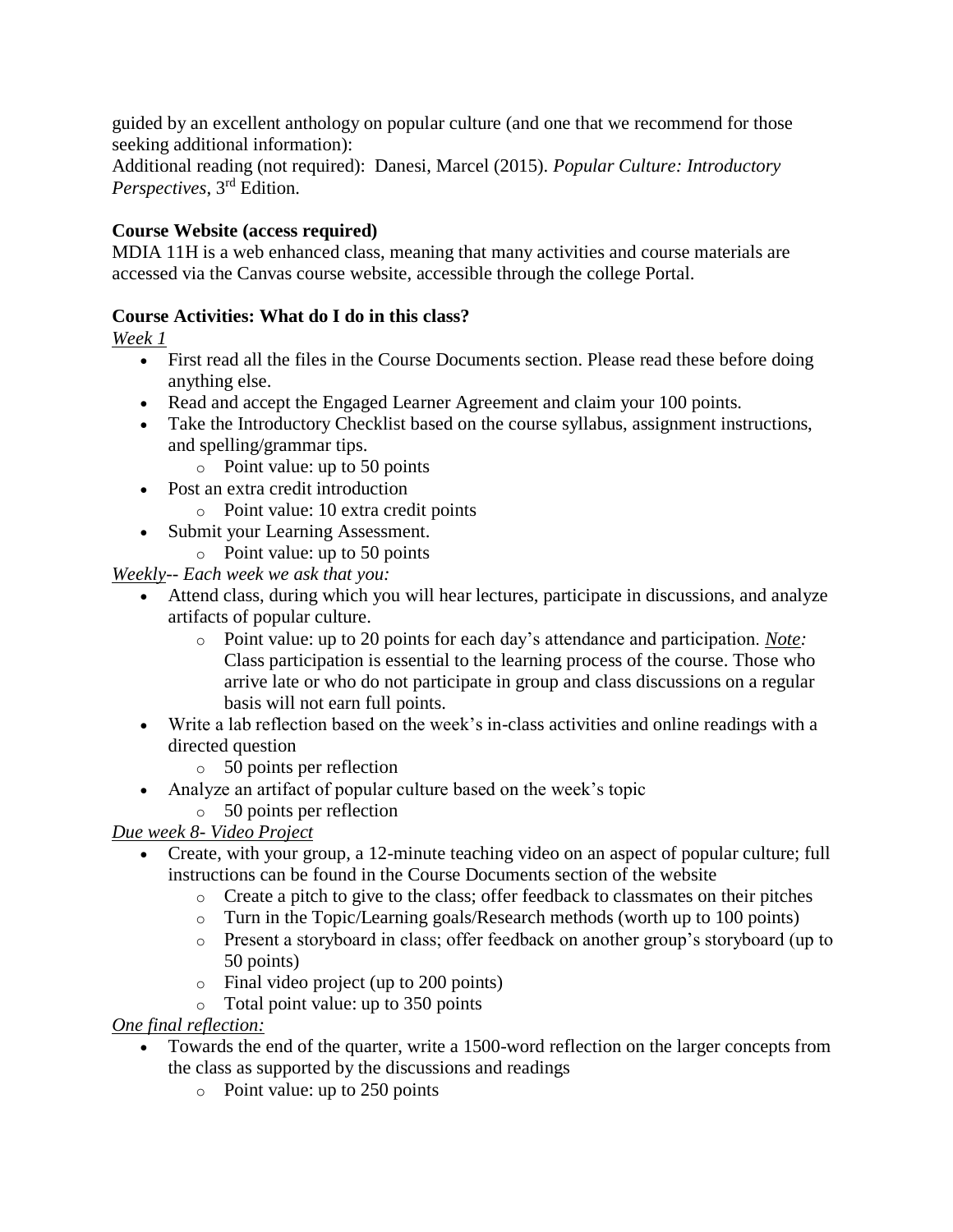| Week             | In-class topic                                   | Online Activity due                                                                     |
|------------------|--------------------------------------------------|-----------------------------------------------------------------------------------------|
| $1 - 4/8 - 14$   | Intro/Film I                                     | Introductory Checklist, Engaged Learner Agreement,<br>Learning Assessment, Introduction |
| $2 - 4/15 - 21$  | Film I                                           | Week 2 Lab Reflection/ Analysis                                                         |
| $3 - 4/22 - 28$  | <b>Sports</b>                                    | Project Pitch in class Wednesday<br><b>Week 3 Lab Reflection/ Analysis</b>              |
| 4-4/29-5/5       | Meet with the<br>Instructors/work on<br>projects | Topic/Learning goals/Research methods due                                               |
| $5 - 5/6 - 12$   | Music                                            | Week 5 Lab Reflection/ Analysis                                                         |
| $6 - 5/13 - 19$  | Music                                            | Week 6 Lab Reflection/ Analysis<br>Storyboards in class Wednesday                       |
| $7 - 5/20 - 26$  | Advertising                                      | Week 7 Lab Reflection/ Analysis                                                         |
| $8 - 5/27 - 6/2$ | No class Monday/TV                               | Video Project due                                                                       |
| $9 - 6/3 - 9$    | TV                                               | Week 9 Lab Reflection/ Analysis                                                         |
| $10 - 6/10 - 16$ | Film II                                          | Week 10 Lab Reflection/ Analysis                                                        |
| $11 - 6/17 - 23$ | Film II                                          | Course Learning Reflection due                                                          |
| $12 - 6/24 - 28$ | Epilogue-Wed, 6/26,<br>10:30 AM                  | Late Submittal, Optional Paper                                                          |

**Schedule/Closing Dates**

**Please note that all activities expire at 11:30 pm, Pacific Time (California) on the closing**  date, although work will be accepted until 11:59pm. At 11:59pm, the website automatically closes the activity (any work you have posted will be saved and submitted). In order to give all students the same opportunity, we cannot accept emailed or messaged work after the deadline, *even by only one minute*. **Useful hint**: plan to finish well in advance of the closing time, both to avoid rushing as well as problems arising from your clock being out of sync with the website clock. For missed closing dates, see "Late Submittal Privilege" below.

# **Grades and Grading**

Grades are determined by point accrual, and points will be earned as follows: In order to offer you maximum control of your grade outcome, Media Studies 11H grades are determined via point accrual. Points are awarded as follows:

| Activity                         | Point Award                           | Total |
|----------------------------------|---------------------------------------|-------|
| <b>Engaged Learner Agreement</b> | 100 points                            | 100   |
| Introductory Checklist           | Up to 50 points                       | 50    |
| <b>Learning Assessment</b>       | Up to 50 points                       | 50    |
| Class Activities/ Participation  | Up to 20 points per 20 class sessions | 400   |
| Individual Group Meeting         | $ 20$ points                          | 20    |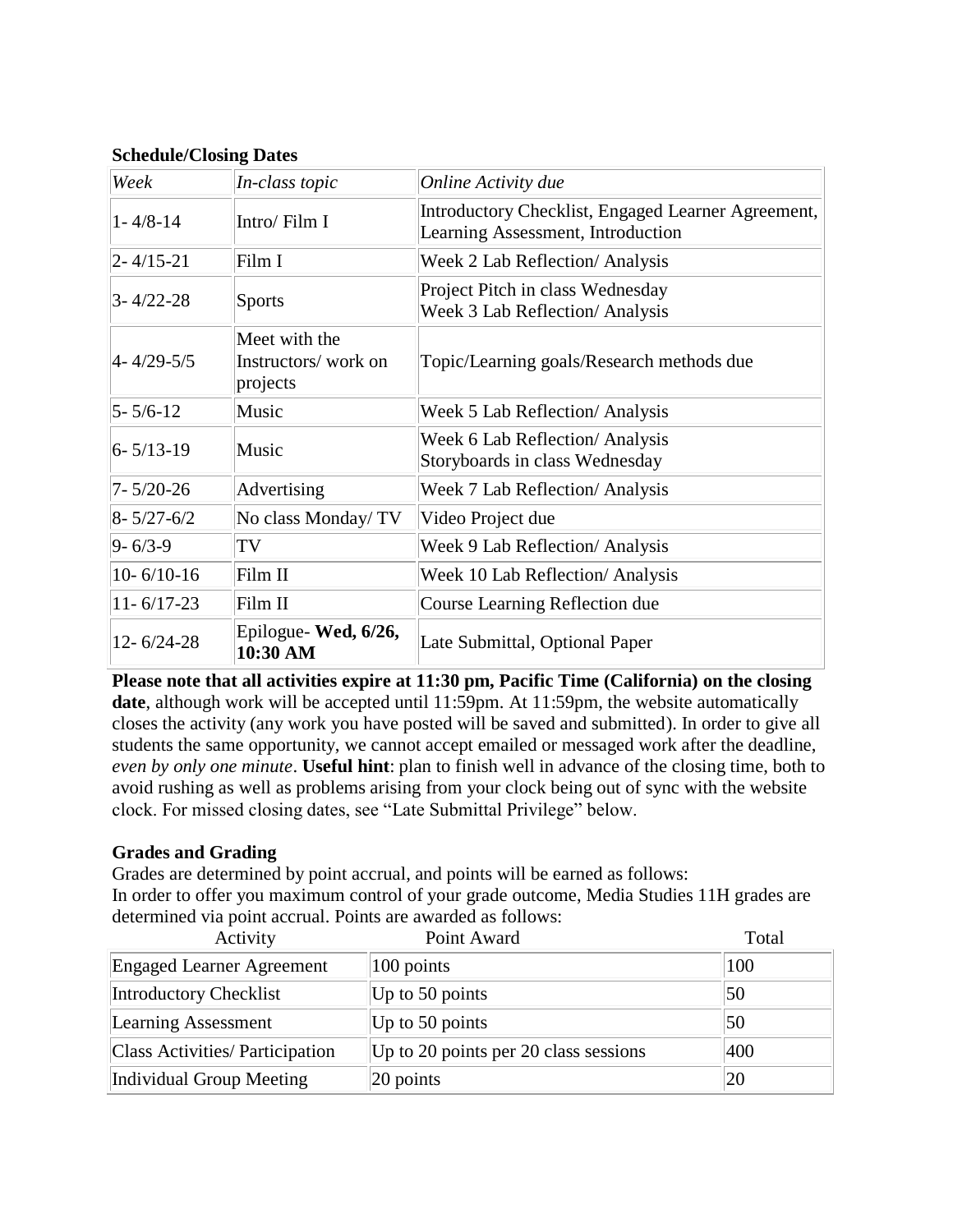| <b>Online Lab Reflections</b> | Up to 50 points per reflection $(7)$ | 350  |
|-------------------------------|--------------------------------------|------|
| <b>Online Analyses</b>        | Up to 50 points per analysis $(7)$   | 350  |
| Video Project                 | Up to $350$ points                   | 350  |
| Course Reflection             | Up to $250$ points                   | 250  |
| Total points possible         |                                      | 1920 |

The extra credit introduction (10 points) and optional paper (up to 50 points) are not included in the above total.

# **The grading breakdown is as follows:**

A+ 1845 A 1785 A- 1725 B+ 1650 B 1590 B- 1535 C+ 1440 C 1345 D+ 1285 D 1210 D- 1150

Note: If your final point total at the end of the quarter is within 5 points of the next grade level, we will award you those points and move you up to the next grade level. We are happy to help when you're so close to the next grade level, though please note that this 5-point adjustment is absolutely fixed and non-negotiable.

# **Engaged Learner Agreement**

We are committed to making your experience in MDIA 11H both valuable and pleasant. To that end, we have created an Engaged Learner Agreement, wherein we will award you 100 points in advance for your commitment to learning and contributions to a welcoming environment. As an engaged learner, we ask that you:

- refrain from "junk efforts" (sloppy or last-minute submissions that show little effort and/or commitment to learning).
- refrain from using your cell phone during class time.
- treat your classmates and instructors with respect.
- refrain from arguing over a few points or complaining about course policies.
- be polite when messaging fellow learners or the instructors (your messages will have an appropriate greeting and closing, and will be cordial in tone).
- adhere to all class and college Academic Honesty policies.

If you agree to these conditions, please go to the Engaged Learner Agreement in the Assignments, Tests, and Surveys section and claim your 100 points. And as a courtesy, we promise to alert you if you are in danger of forfeiting your points.

Please note that academic integrity violations will automatically result in the loss of points.

# **Being on time to class**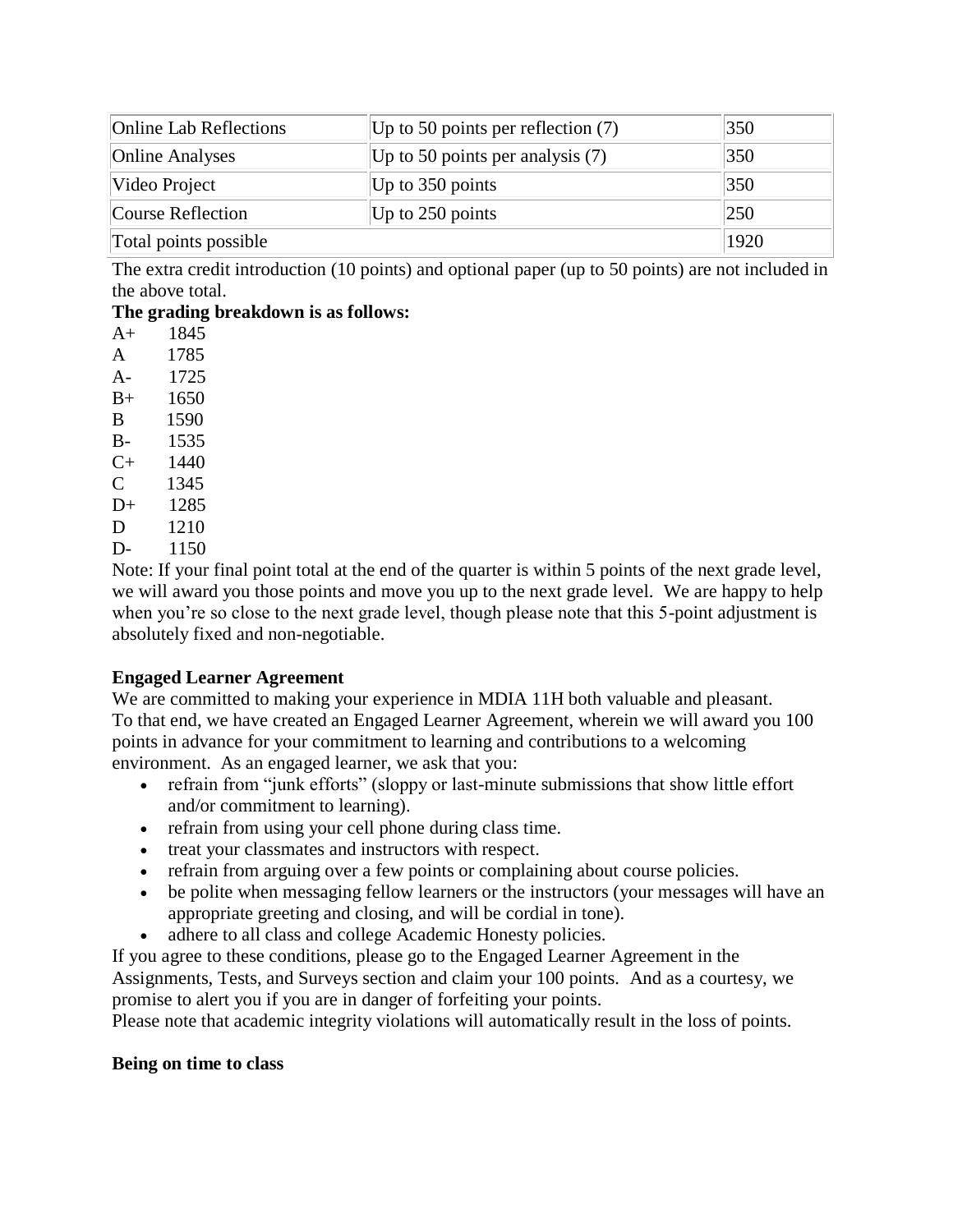Part of being engaged in the learning process is showing up to class on time; being late means not only missing information and group work but disrupts the class as well. Lateness will incur the following point penalties-

5-9 minutes late- 5 points

10-19 minutes late- 10 points

20-30 minutes late- 15 points

More than 30 minutes late- no points will be awarded for that day

# **Late submittal privileges**

As your learning ally, we strenuously urge you to avoid working at the last minute. Recognizing, however, that deadlines or instructions can be missed in spite of the best intentions, we have created the late submittal options, once for a missed assignment, and once to redo an assignment. While it cannot be used for the extra credit option, the late submittal option may be used to:

- Submit the Introductory Checklist or Learning Assessment, if missed, **but only within the second week of the class.**
- Submit one Weekly Reflection/Analysis or the Course Learning Reflection.

In addition, you may use a second Late Submittal to:

- Resubmit the Introductory Checklist or Learning Assessment, **but only within the second week of the class.**
- Resubmit one post, unit checklist, or the Course Learning Reflection in order to seek an improved grade outcome.

### Fairness is a central tenet of our teaching philosophy. **In order to honor that commitment to fairness, once the separate late submittal options have been used, no late or redone work will be accepted under any circumstances. The Redo Assignment Late Submittal may not be used for a second missed assignment, nor the Missed Assignment Late Submittal be used for a second redo.**

Thank you for understanding.

# **Make up class points**

Because we realize that despite best intentions, classes may be missed from time to time (and we would like to encourage you to stay home when you are sick), we will allow for two missed classes to be made up with a written assignment (although these cannot be applied to the final class period on 6/26 or the project pitch class on 4/24. Please see the instructions in the syllabus section for more information.

# **Payment of Fees**

Please remember to pay your fees promptly to avoid being dropped from the class.

# **Dropping the class/being dropped**

In these difficult budgetary times, the State of California mandates that we drop students for nonattendance/participation the first week of class.

Otherwise, please keep in mind that it is your responsibility to drop classes; here are some dates to keep in mind:

- 4/21: last day to drop with a refund
- 4/21: last day to drop with no grade
- 5/31: last day to drop with a W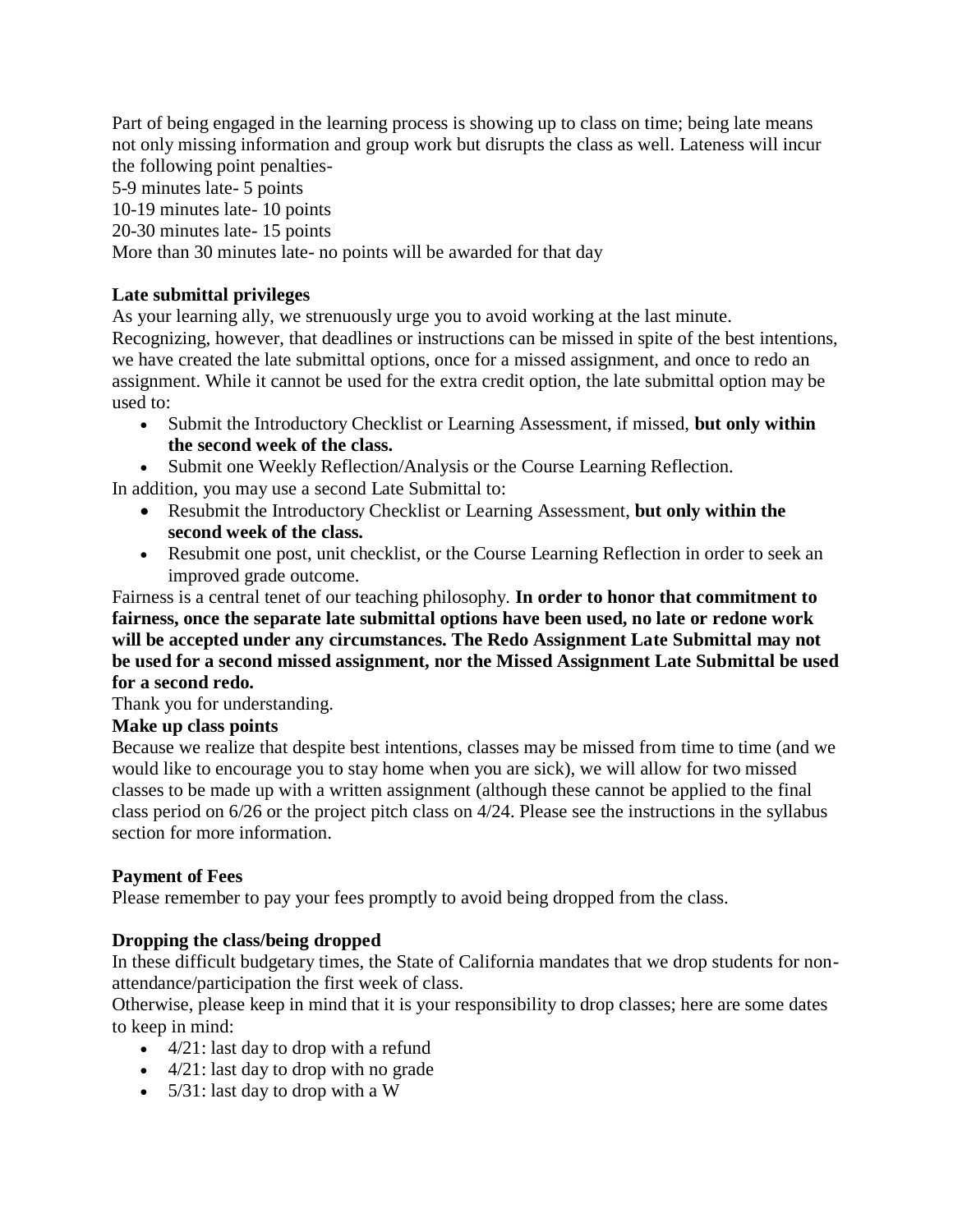### **Students with disabilities**

Many students with disabilities have successfully completed this course. If you have a learning disability or physical challenge, you are entitled to any assistance you need to achieve your academic goals. Foothill College has an on-campus lab with talking computers, print enlargers, tactile maps of the campus, and other alternate learning options. If you or anyone you know would benefit from such a service, please call the Disabled Student Services Office in building 5400 at (650)949-7017 or the TDD line (650)948-6025. Please also contact us if you have suggestions for making this course more learning accessible for you.

### **Policy on Academic Honesty and Dishonesty**

(Thanks to Dr. Elizabeth Barkley for much of this policy language)

In Media 11H, we strive to create a learning environment that is positive, supportive, and based on mutual trust both between students and instructors and between students themselves. We assume that all students will pursue their studies with integrity and honesty. We are committed to offering a student-centered course that gives students a variety of ways to succeed. Furthermore, we are very supportive of ESL students and have designed assignments, assessment, and grading to foster the development of college-level English usage skills within an encouraging learning environment.

This learning environment is seriously undermined by a disproportionate focus on dishonesty. It is also unfair to the vast majority of honest students (who manage to do their work honestly despite constraints on their own time and energy) for the relatively few dishonest students to ruin the positive learning environment or to take up excessive instructor or class time. To preserve our student-centered approach and to honor the efforts of the vast majority of students who put in the time and effort to earn their grades honestly, we have zero tolerance for dishonesty. Our policy is well within the guidelines of the "Academic Honor Code" adopted at Foothill College, and in fact much of the information in our policy is taken directly from that policy as it is published in several Foothill College documents and on the Canvas online course server web site. To ensure that there is no question regarding the definition of academic dishonesty in MDIA 11H and its consequences, however, we are providing the detailed explanation included in this policy in the Course Syllabus.

### *Definition of Dishonesty*

The two most common kinds of academic dishonesty are cheating and plagiarism. Cheating is the act of obtaining or attempting to obtain credit for academic work through the use of dishonest, deceptive or fraudulent means. Plagiarism is representing the work of someone else as your own and submitting it for any purpose. The Foothill College Honor Code explicitly states that it is the student's responsibility to know what constitutes academic dishonesty. Interpretations of academic dishonesty may differ among individuals and groups. However, students at Foothill are expected to refrain from the behavior outlined below. The following list exemplifies some of the activities defined as academic dishonesty in the general campus policy and that are not tolerated in Media Studies 11H:

- Incorporating the ideas, words, sentences, paragraphs or parts of another person's writings without giving appropriate credit, and representing the product as your own work.
- Copying answers from another student's work.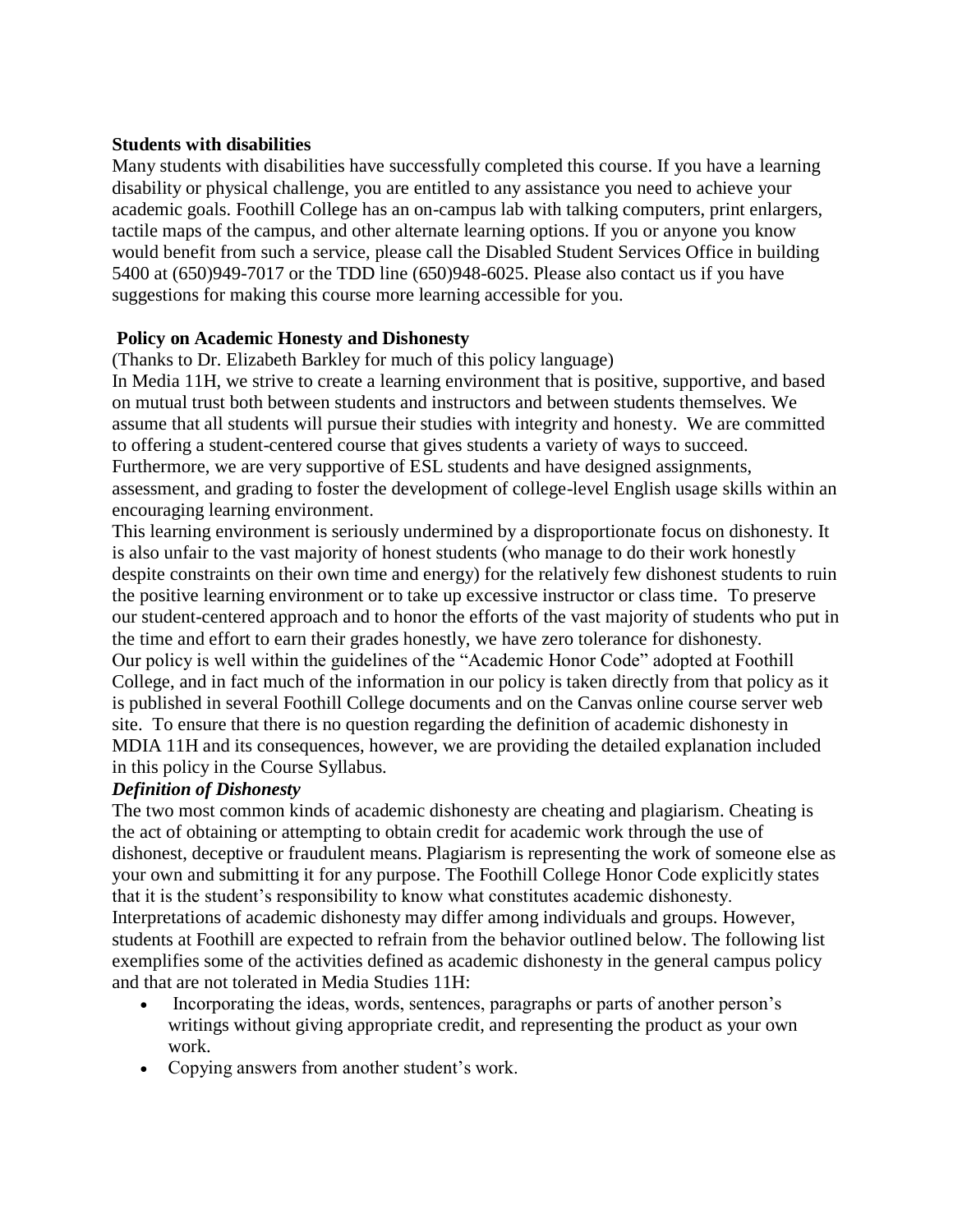- Copying information from websites, DVD covers, magazines, etc. without putting this information into your own words and crediting the source of information.
- Giving or showing any point-generating work to another student. You cannot control whether or not they decide to plagiarize so even if you gave your work to them as a means of helping them, if they do decide to copy your work, both of you will be penalized for academic dishonesty.
- Assisting another student to submit any work other than his or her own.
- Receiving assistance so that the paper you turn in is beyond your writing abilities.
- Lying to the instructors or college officials to improve a grade.

# *Evidence of Dishonesty*

We want to promote a positive environment that is supportive of students. We will not make charges of academic dishonesty lightly. With those values as the foundation for our decisions, the following are some of the examples of work that will be considered evidence of dishonesty:

- Identically worded answers or answers with a significant amount of identical words, idiomatic spelling, punctuation, and grammatical errors between one or more students.
- Identically worded sentences from sources not cited.
- Subjective responses that are substantively identical to another student's, although they may not be identically worded.
- Work that is significantly beyond the demonstrated language level of the student.
- Submission of work from other classes or other assignments in this class, or from previous quarters.
- Responses to prompts from previous quarters, even if not identically worded.

# *Due Process for Student Responses to Academic Dishonesty Charges*

If a student is charged with dishonesty and believes that the charge is inaccurate, they may request an interview with the instructors. The following are examples of explanations that will **not** be considered valid:

- I did not know that what I did was dishonest.
- I am very sorry and ask for another chance, and promise not to be dishonest again.
- I shared my assignment with a friend but did not know that s/he would copy my answers.
- I was in a hurry and forgot to use quotation marks/write down the source from which I took this information.
- I share a computer with another student and accidentally submitted their work as my own.
- This was an earlier draft; the paper I meant to turn in cites my references/ is all my own work.
- I wanted to get a better grade so I asked my friend/ a tutor to help me write it.

Our most important goal is that you learn, and you cannot learn if you don't do the work. Before you submit your work online, you can always check your submission to make sure that it is your own assignment. If you believe you may have made a mistake and submitted someone else's work, or if you submit work that is dishonest and regret your action, please notify us immediately. If you notify us before your assignment is graded, we will delete your submission and allow you to re-submit your own work as a Late Submittal.

# *The Consequences of Academic Dishonesty in Media Studies 11H*

For single violations, the student will receive the following penalties-

1-2 sentences- warning

3-5 sentences- zero on the assignment, loss of 50 Engaged Learner points